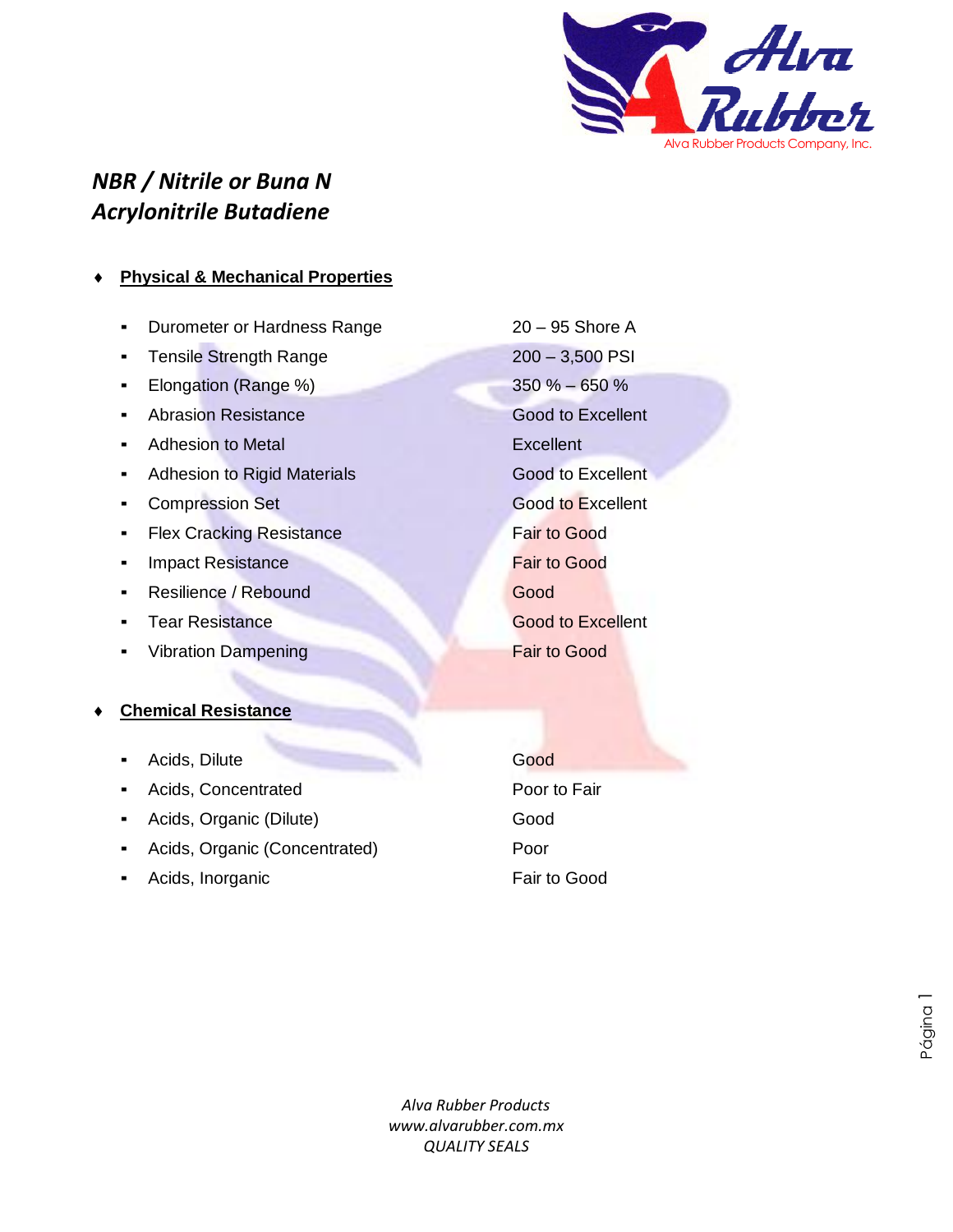

## *NBR / Nitrile or Buna N Acrylonitrile Butadiene*

- **Chemical Resistance**
	- Alcohol's Fair to Good
	- **Example 3 Aldehydes** Poor to Fair
	- **Alkalies, Dilute Good**
	- **Alkalies, Concentrated Poor to Good**
	- Amines Poor
	- Animal & Vegetable Oils Good to Excellent
	- **Brake Fluids, Non-Petroleum Based Poor**
	-
	- **Esters, Alkyl Phosphate Poor**
	- **Esters, Aryl Phosphate Poor to Fair**
	- Ethers Poor
	- Fuel, Aliphatic Hydrocarbon Good to Excellent
	- Fuel, Aromatic Hydrocarbon **Fair to Good**
	- **Fuel, Extended (Oxygenated)** Fuel, Extended (Oxygenated)
	- **EXECUTE:** Halogenated Solvents **Poor**
	- **Hydrocarbon, Halogenated Poor to Fair**
	- **Exercise Security Actores Poor**
	- **Lacquer Solvents** Fair
	- LP Gases & Fuel Oils **Excellent**
	- **Mineral Oils Excellent**
	- Oil Resistance Good to Excellent
	- **Petroleum Aromatic Good**
	- **Petroleum Non-Aromatic Excellent**
	- **Refrigerant Ammonia** Good
	- **Silicone Oil** Good Good
	- **Solvent Resistance** Good to Excellent

**Diester Oils Fair to Good** 

*Alva Rubber Products www.alvarubber.com.mx QUALITY SEALS* bbe<br>Y S